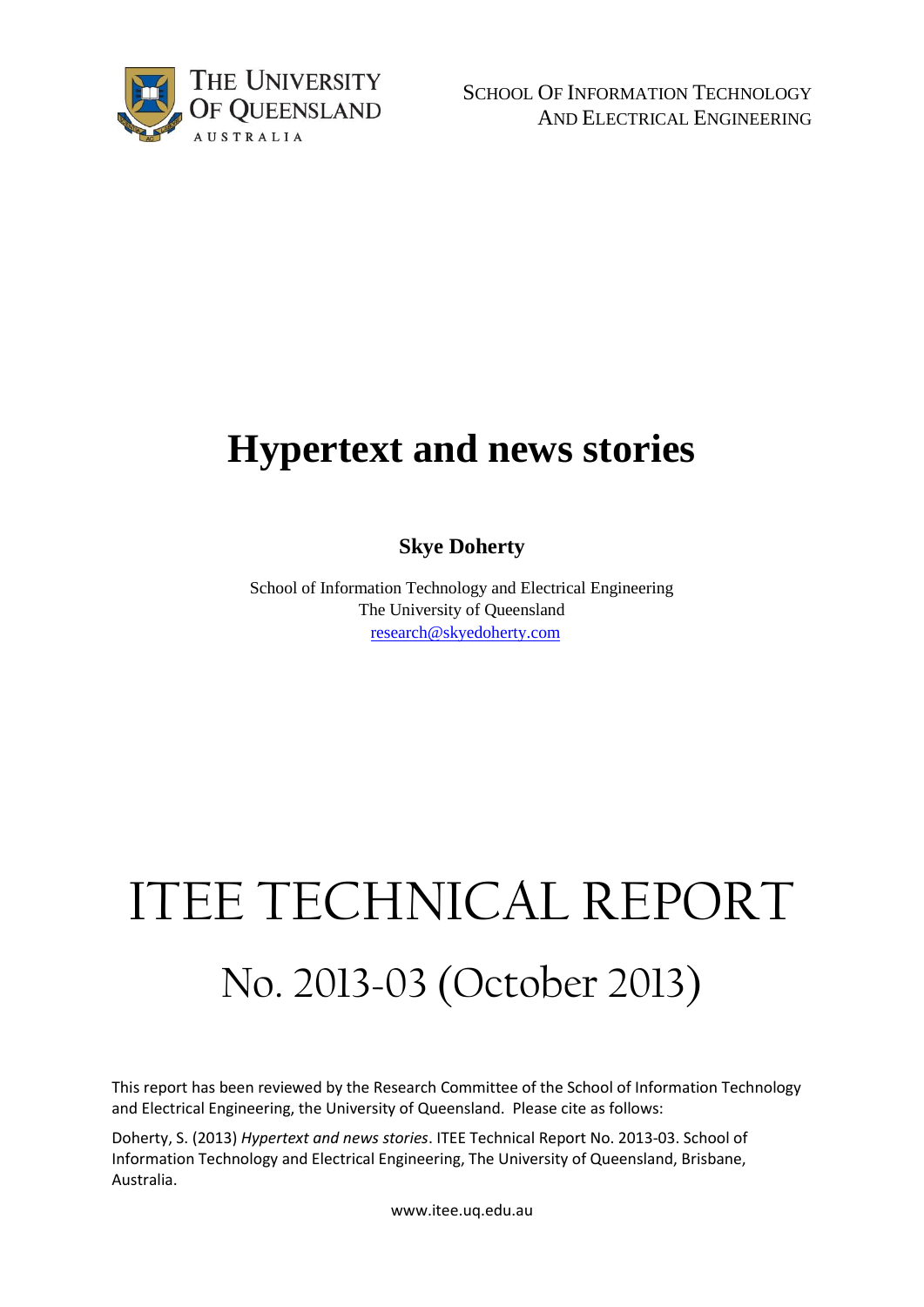### Hypertext and news stories

Skye Doherty University of Queensland School of Information Technology and Electrical Engineering [research@skyedoherty.com](mailto:research@skyedoherty.com)

#### **Abstract**

This paper outlines the findings of a small study used to inform the design of a mobile news application. It is part of a larger PhD project that uses a Research Through Design framework to investigate how hypertext might impact the design of journalistic narratives. This analysis of 24 news stories, news packages and content aggregation tools, reinforces previous studies that show journalism has not exploited the potential of hypertext as a narrative device. However, it also reveals opportunities to design news in a way that allows variation in plot, and to use shape as a tool for navigating complex stories.

#### **Introduction**

Journalism, as a practice and as an industry, is under pressure on a number of fronts. New technologies, the rise of free news sources, and legacy attitudes about audiences have created an environment in which media companies are struggling.

While the emergence of new technologies and publishing platforms presents the industry with opportunities to develop new forms of storytelling, journalists still rely on traditional formats to construct narratives and engage with audiences.

Media economists such as Picard argue that journalism has lost its economic value and a "new journalistic practice" is needed [50]. However, studies of online journalism show that the industry has failed to exploit the potential of digital platforms, in particular in the application of hypertext, interactivity and multimedia [5, 8, 21, 57].

Studies of hypertext in particular [4, 11, 19, 20, 36, 37, 38, 48, 61, 62, 63] reveal limited use of hyperlinks in online journalism, with the majority of links leading to pages on the same website and few links to primary sources or related background information. This has the effect of diluting the potential for greater interactivity, credibility, transparency and diversity that hypertext affords [14].

#### **Hypertext and narrative**

Among journalism scholarship in this area there is an overwhelming tendency to conduct studies that count links or explore where they go or why. This approach does not appear to recognise the healthy literature among hypertext and fiction scholars that explores the qualities hypertext bring to narrative [2, 6, 7, 35, 43, 52]. Among this body of work are studies that address the role of the audience [6, 31, 35], issues of comprehension [12, 43, 46], hypertext design [1, 3, 10, 18, 28, 29, 32, 39, 47, 49, 51, 53, 60, 66], and the case for visualisation as a hypertext design principle [10, 30, 32, 39, 51].

While some of these issues have been taken up in journalism research [42, 56, 60, 65], there are few empirical studies that address how they might be applied to news narratives. Exceptions include Fredin's [26] decade-long study into how best to use hypertext in news stories. Observing that the "organizational rules that apply to newspaper articles cannot be transferred directly to hyperstories" [p. 22], he identifies eight hyperstory prototypes. He describes a process in which stories are made up of many sections, each a separate file, and for which the journalist constructs a metastory, and he suggests a system of layering information.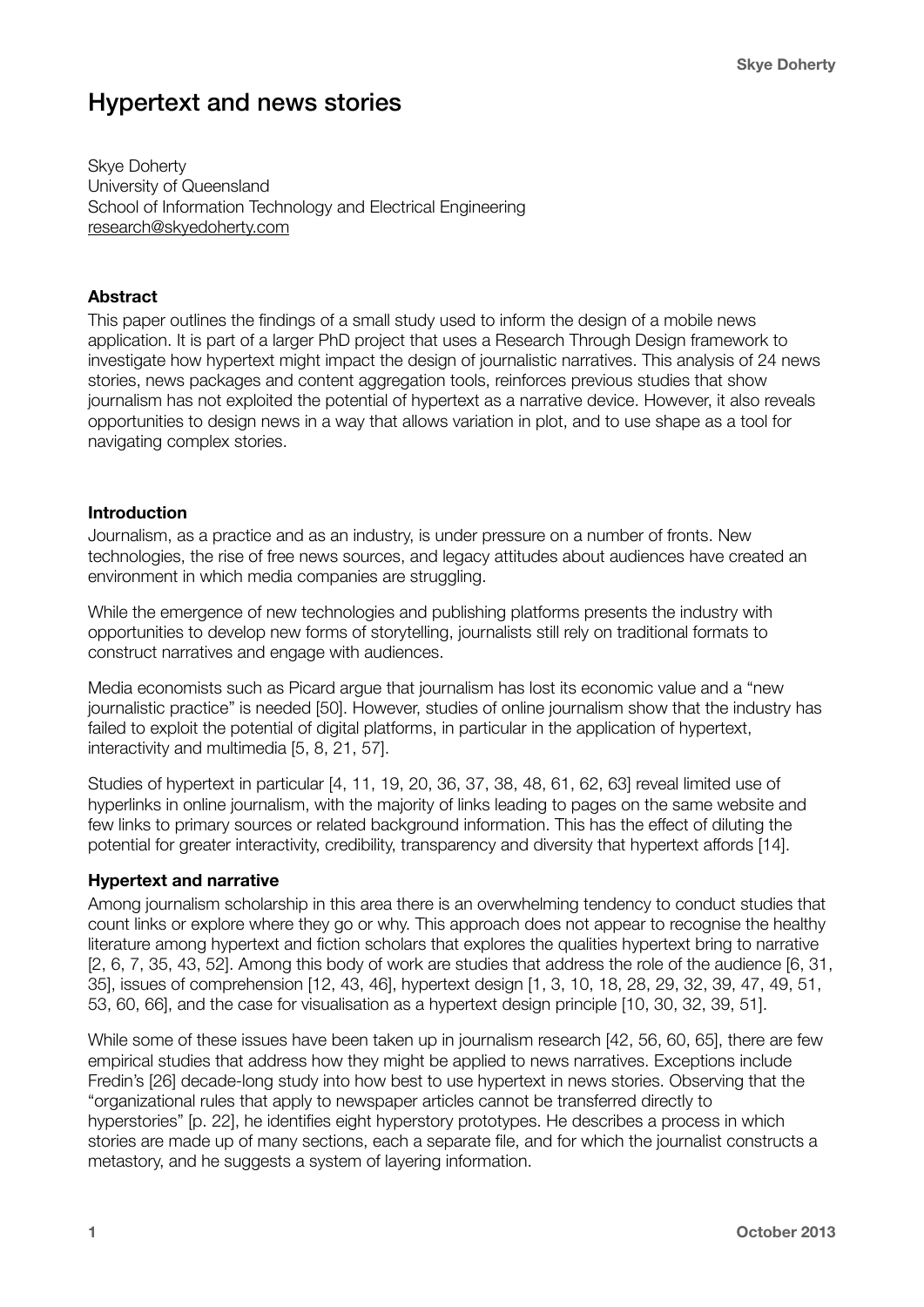This idea of a metastory resonates with Pohl and Purgathofer's [51] findings that graphical overview maps that represented the overall structure of a document played "an important role in authoring (and also navigating) hypertext" [p. 810]. Other work focussed on the design of hypertext narrative includes Bernstein's work on patterns and his idea that hypertext can alter plot [2].

One aspect of hypertext scholarship that does not appear in the journalism literature is the notion that hypertext exists in space [6, 30, 34, 47], which leads to issues of how to navigate and find meaning within it [10, 18, 39, 51].

#### **Designing news hypertexts**

The breadth of research among computer scientists and literary scholars suggests there is potential for hypertext to reconfigure established journalistic practice. However, exploiting such potential raises questions about narrative design, process and control: how do audiences read and make sense of such stories; how should journalists create them; and how much control should the author and reader have?

NewsCubed is an interaction design PhD project that looks at the impact of technology on journalism practice. The goal is to discover how news might be redesigned to better exploit hypertext in a way that allows readers or users to visualise the components of a complex or long-running story, and to vary the perspective within stories. To do this, a practice-based research framework has been adopted, on the basis that it facilitates the development of new ideas.

#### Research Through Design

RtD is a design-oriented research model that uses methods from design practice as a form of inquiry and, through the process of designing, results in the creation of an artefact that demonstrates an ideal or "opens a new space for design" [68, p 311].

RtD has roots in "research through art and design" [25] and draws on the idea that there is a "designerly" way of thinking and acting as distinct from scientific thinking [13, 27, 58], and that is good for solving complex or "wicked" problems [9, 24, 68]. The approach has links with reflective practice [55, 67], and Cross has referred to "a science of design based on the reflective practice of design" [13, p. 54].

In the literature on interaction design and human-computer interaction, RtD sits alongside other design-oriented research frameworks such as the Interaction Design Research Triangle [23] and Concept-Driven Interaction Design [59]. Within these approaches an artefact is produced, which embodies the research and new understandings gained as a result.

Frayling [25] identified three types of research in art and design: research into, research through and research for. Downton has also distinguished between research through design as distinct from research for design, which he describes as is research that is "carried out during the overall design process to support designing" [22, p. 17]. This type of research is normally done at the beginning of the design process and serves to enable, improve or support that process.

This study of hypertext and news could be considered an example of research for design: it is part of the process of collecting evidence that will be used to inform the broader design research, and enable the artefact at the centre of the project to be brought into being.

#### **Hypertext and news**

As part of the process of researching design solutions, 24 examples of the use of hypertext in news stories, news packages and news curation applications were evaluated in terms of characteristics identified in the literature on hypertext.

The news designs were selected on the basis that they were either an example of story packaging [36, 42], or they allowed greater user control over the narrative [6, 26, 31].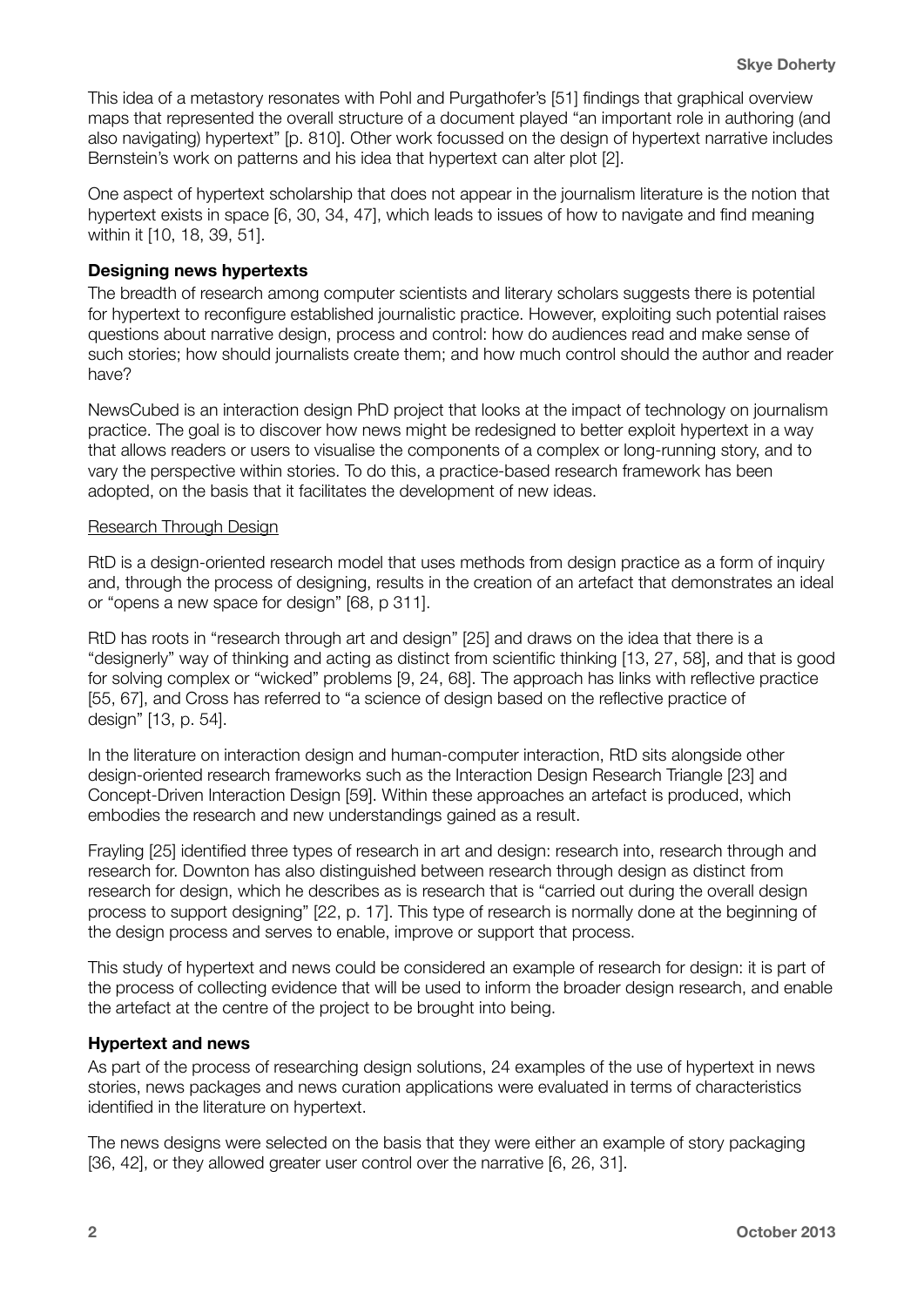The stories, packages and apps were assessed for their use of hypertext and for the level of control afforded to the reader. Story design was also considered, including the use of shape [15, 16, 17, 30, 40, 64, 66], pattern [1, 26], and visualisation [10, 32, 39, 51, 56]. In particular, how these characteristics worked to facilitate navigation and understanding of the story space.

The 24 examples are listed in the appendix at the end at the end of this paper. They include a examples from established news brands, along with products from lesser-known news startups, which means there are some fundamental differences in the type of content being evaluated. Traditional publishers, for instance, overwhelmingly provide original journalism, whereas news startups and mobile apps generally provide tools that aggregate content from social platforms.

This leads to a marked difference in the primary use of hypertext by legacy and new media companies: where established mastheads tend to link internally ie: to other related content on the same site; news apps and curation tools use hypertext as an aggregation tool, so most links are external, ie: to the original source.

While it is difficult to compare offerings from publishers that approach content creation and delivery from such different perspectives, the design research framework of this study, and the larger PhD project, means comparison is not a focus. Rather, the aim is to gather reference materials that can be used "at various times in designing and subsequently in evaluating the designed outcome" [22, p. 20-21].

#### Use of hypertext

Most of the hypertext structures observed could be considered link and node systems. Files, or stories, link to other, related files or stories. Among the news packages and stories studied, these links tend to be internal — leading to related stories or to non-related content on the same site ie: part of the site's global navigation. In the case of the news apps, links are predominately external, reflecting the aggregation focus of these tools. Exceptions to these trends included stories from ProPublica and SBS.

"Why can't Linda Carswell get her husband's heart back", published by *ProPublica* in 2011, is a longform feature story that is part of the larger "Post Mortem" story package. The story uses hypertext to give readers access to a database containing source materials, such as medical records and communication as well as annotations by the journalist. Readers can choose to turn on "source" links, which highlights sections of the story that have associated files and notes. This feature has characteristics of Fredin's complex glossary and complex digression formats [26], in that it allows access to detailed discussion and interpretation via a separate network of files. However, it doesn't allow for "trailblazing" by the reader, as there are no paths from this file network to other stories.

"The Block", published by *SBS* in 2012, exhibits qualities of spatial hypertext. This interactive videostyle documentary focusses on a housing estate in Sydney. Viewers move through a virtual, streetview style map of the two-acre block and explore it via interviews and file footage. These stories are arranged on the map in a way that implies meaning eg: we hear from boxer Anthony Mundine in the gym on Everleigh Street. In this way, meaning is implied by the visual arrangement of information [41]. That the hypertext nodes are related through their proximity also give a sense of neighbourhood [1].

#### **Control**

Among the examples studied, control of the narrative still largely rests with the author and users are able to explore the hypertext via embedded links. While some of the news curation tools allow users to construct packages, this functionality does not extend to the readers. For example, Paper.li and Storify allow users to create, edit and publish narratives, however, readers of these stories do not have the same control. Another restriction among apps is access to content. Most of those studied here allow users to aggregate content only from selected sources. Scoop.it was an exception in that it allows users to create original content within the tool.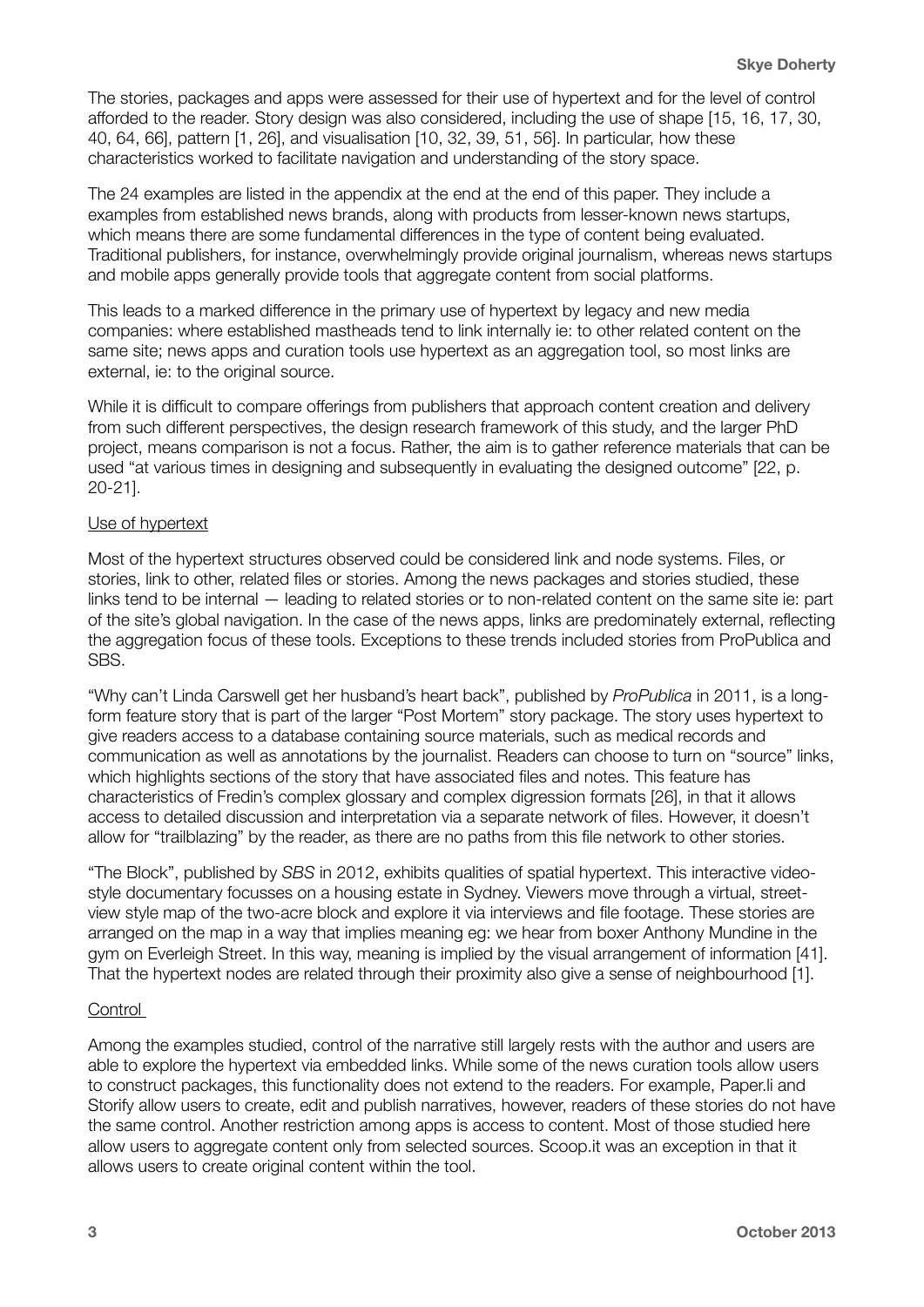Despite the potential for hypertext to "allow readers to share control of the text with the author" [6, p. 122], this ability is not common, and there are few examples of what Joyce terms a constructive hypertext — one that allows users to "to create, to change, and to recover particular encounters within the developing body of knowledge" [31, p. 616]. Such hypertexts also require "visual representations of the knowledge they develop" [p. 616].

"Prison Valley" is an exception. Like *SBS*'s "The Block" this multimedia web documentary has a geographical setting that the viewer explores, in this case Canyon City in the US. From a virtual hotel room, the viewer explores the town and it's prison system via documents, video interviews and forums. Viewers can collect information and souvenirs along the way. These are kept in the hotel room and provide a way of tracking and retracing their path. Because "Prison Valley" does not use a map in the way "The Block" does, viewers cannot readily work out where they are. However, in terms of navigation, the hotel room provides a way to recognise their location and situate themselves within the information space [32, 46].

#### Design

Among the sample there was widespread use of layering information so that users are given some details of the story then click through for more. Fredin refers to this a the rule of "a little then a lot" [26, p. 17]. In news packages this generally takes the form of a headline and summary of content that the reader clicks on to read in full. Similarly, apps such as Flipbook, Pulse and News360 display a headline, thumbnail image, and in some cases a summary, of content that the user can drill into further. In terms of visual design, this characteristic might be considered a "drill-down story" in that the "visualization structure presents a general theme and then allows the user to choose among particular instances of that theme to reveal additional details and backstories" [56, p. 1146].

The use of layers and links, particularly in news packages, reflects the idea of a meta-story [26, 65], although there was little evidence of the graphical overview maps suggested by Pohl and Purgathofer [51].

Most news sites still fit with Rossi et al's guidelines for a "news" pattern where the page is structured in such a way that the "space is devoted to the newest additions, including a summary and a link to the information object" [54, p. 1670]. Stories and packages from mainstream publishers, such as the *Financial Times*, *New York Times*, *The Guardian*, tend to be part of a strong hierarchical website, with extensive global navigation to other parts of the site. This is not the case with news curation apps, which tend to be more clearly focussed on the user's preferences, have minimal global navigation (particularly on mobile versions), and do not offer the wide-range of original content that mainstream publishers do.

It is worth noting that while topic pages are features of news websites, they are not normally part of the publisher's mobile app: the *Financial Times* In Depth section is part of the FT's website, but not its iPad or iPhone app.

The use of space as a design tool is mixed. Where apps such as Flipbook, Pulse and News360 can be seen a examples of the comic strip genre [56, p. 1145], many of the other examples studied do not fit easily into Segel and Heer's visual genres. In most, the story space is restricted to the computer or device screen — an example of what Kaplan and Moulthrop call "architectonic space" [32, p. 207]. But they point out that hypermedia operates in semantic space and that users should be able to "situate themselves within a dynamic information space" [p. 215].

There is a body of work that considers shape as a way of understanding digital environments [15, 16, 17, 40, 64, 66], with Johnson-Sheehan and Baehr [30] suggesting that the structure of hypertext "should also reflect a simple three-dimensional shape (for example, cube, sphere, pyramid) that the users can 'close' in their minds" [p. 26]. Such ideas were not evident in the study sample.

While there is a trend among apps to use organise stories groups in panels of square tiles, the concept does not extend to three dimensions. Rather, the space is broken up into content shapes much the same way has long been done in newspaper and magazine design. In the case of apps,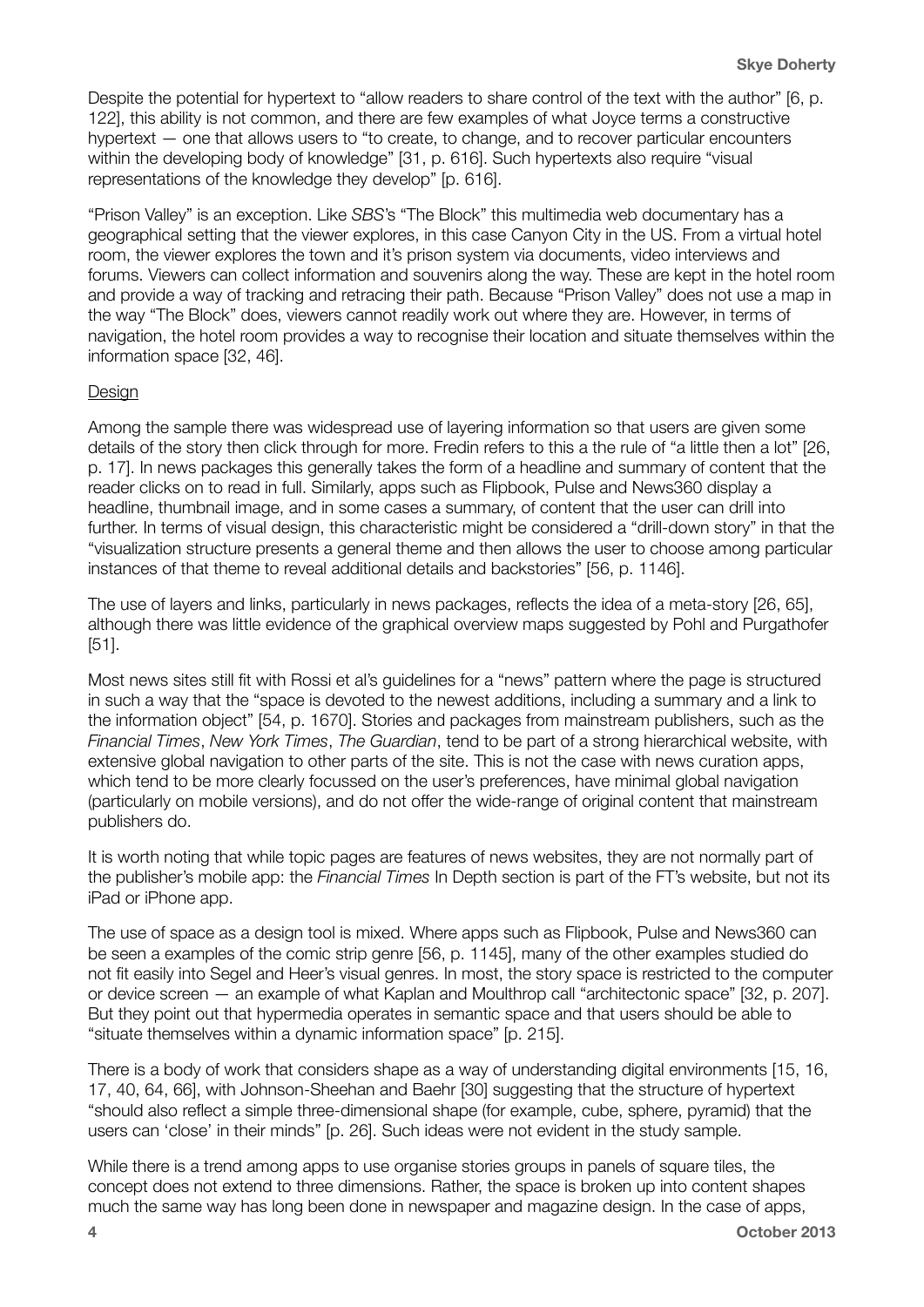users navigate the content by scrolling back and forward through the screens, or, in the case of Flipbook, flipping through pages.

This is an example of what van Dyke Parunak might call a linear typology, which has texture and comparability: "texture is the existence of some field or distinguished point relative to which directions can be established. Comparability is the existence of a relation ... between any two points of the space" [64, p. 44]. Texture and comparability enable navigation.

#### **Implications for design**

The findings of this study suggest potential for news design to more fully exploit hypertext as a narrative device. The evidence shows marked differences in the way that traditional publishers and news start-ups approach packaging content in topic categories. The most obvious are in the use of original versus aggregated content, and the tendencies towards internal versus external hyperlinks.

Hypertext is supposed to provide online journalism with greater interactivity, credibility, transparency and diversity [14]. Yet, with some exceptions noted above, hyperlinks are not regularly used by traditional media companies to involve readers, incorporate information sources or include a range of perspectives. And while news curation tools allow users to create custom narratives, the sources of content are often restricted, so any diversity of views is often limited to social media.

There is potential for some of the ideas about narrative developed by scholars of hypertext fiction to find fertile ground in journalistic stories. Conklin has pointed out that the essential advantage of hypertext is the "ability to organize text in different ways depending on differing viewpoints" [12, p. 38]. Bernstein [2], Bolter and Joyce [7], and Murray [45] have all identified the possibility for hypertext to offer readers choices that vary story plot, and Bernstein has suggested scholars "contemplate the challenge of historical narrative" [2, p. 8]. Matias's historical documentary [40] and Mulholland et al's Story Fountain [44] are examples of multi-perspectival narratives. Meanwhile Kolb has experimented with argumentative hypertext [33]. Within journalism, Tremayne [62] has suggested hypertext can be used to give a story context by linking to alternate points of view. However there is little research or examples of story designs that examine the implications of such narrative structures on journalism.

This presents a design opportunity. Not all stories fit neatly into the journalistic inverted pyramid that organises information in order of perceived importance, and journalism, by its nature, covers news incrementally: stories are produced over time and around news angles — various perspectives of a story that together make up the coverage. As the examples in this study show, hypertext has been used to aggregate such coverage, but there is scope for designs that facilitate the ability to switch perspective.

Such functionality leads to issues of control, and it would seem there is a case for a middle ground solution: one that combines journalist-driven and reader-driven narratives with the benefits of original and aggregated content. Segel and Heer [56] have highlighted the tension between allowing users to control a story and the need for the author to drive the narrative. The challenge for designers is to strike a balance.

The concept of virtual space also provides scope for innovative news design. Currently, ideas of shape and space have not been exploited in journalistic narrative, yet the literature indicates that shape can aid navigation and comprehension of information spaces. Nürnberg et al [47] argue that spatial hypertext, which places data in space, pushes the limits of hypertext and that structure in such systems is "dynamic and implicit". A news story built around such concepts is likely to be very different from those we are more familiar with and could challenge existing commercial structures.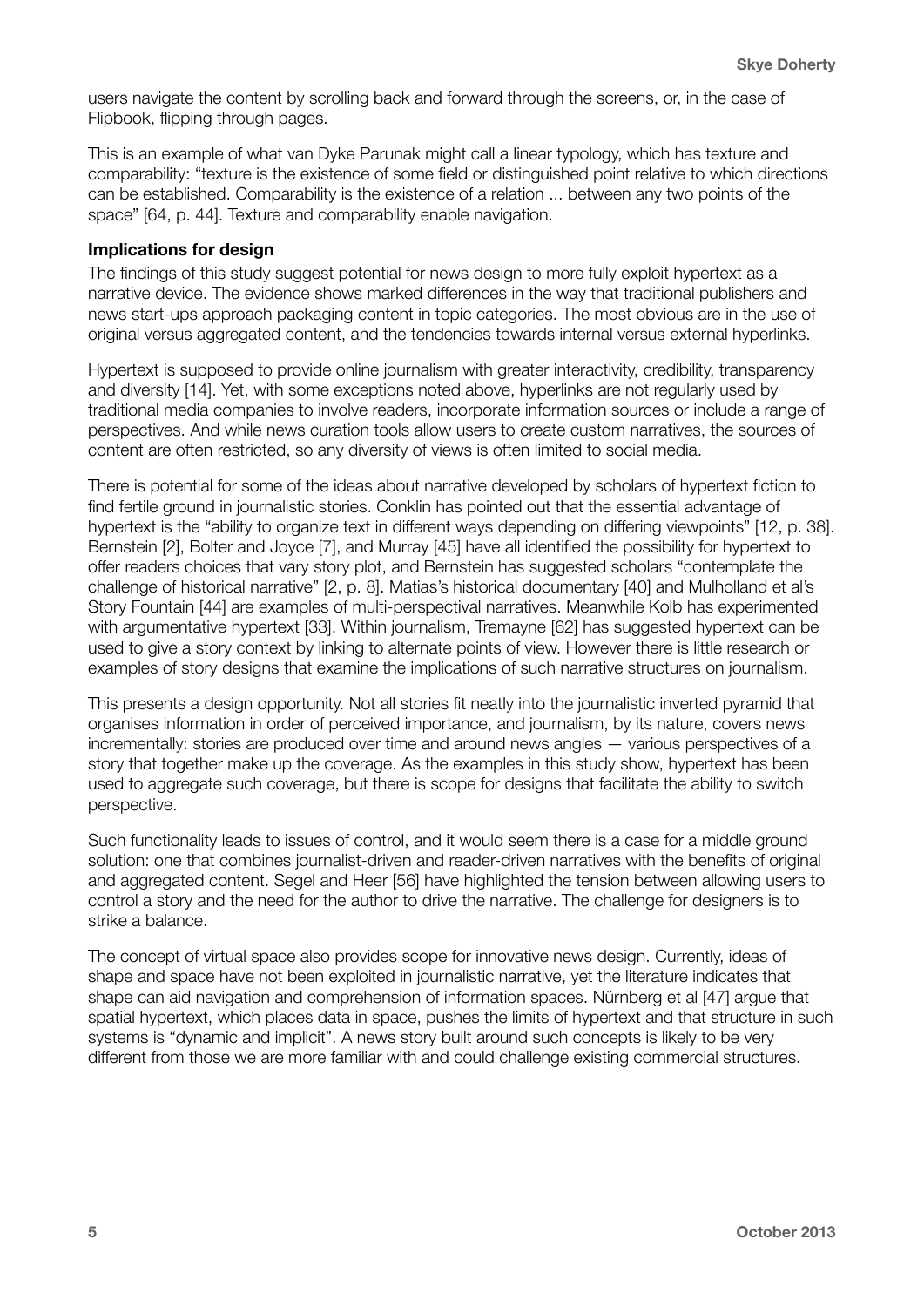#### **References**

- 1.Bernstein, M. Patterns of hypertext. *Proceedings of Hypertext*. ACM (1998), 21–29.
- 2.Bernstein, M. On hypertext narrative. *Proceedings of 20th ACM Conference on Hypertext and Hypermedia.* ACM (2009) 5–14. doi:10.1145/1557914.1557920.
- 3.Bernstein, M. Can we talk about spatial hypertext? *Proceedings of the 22nd ACM Conference on Hypertext and Hypermedia. ACM (2011)* 103–112. doi:10.1145/1995966.1995983.
- 4.Beyers, H. What constitutes a good online news site? A comparative analysis of American and European awards. *Communications 31*, 2 (2006), 215–240.
- 5.Boczkowski, P.J. The processes of adopting multimedia and interactivity in three online newsrooms. *Journal of Communication 54*, 2 (2004), 197–213.
- 6.Bolter, J.D. *Writing Space: Computers, Hypertext, and the Remediation of Print*. Lawrence Erlbaum Associates, Mahwah (2001).
- 7.Bolter, J.D. and Joyce, M. Hypertext and creative writing. *Proceedings of Hypertext.* ACM (1987) 41–50.
- 8.Brannon, J. Maximize the medium: assessing obstacles to performing multimedia journalism in three US newsrooms. In C. Paterson and D. Domingo, eds., *Making Online News: The Ethnography of New Media Production*. Peter Lang, New York (2008), 99–111.
- 9.Buchanan, R. Wicked problems in design thinking. *Design Issues 8*, 2 (1992), 5–21.
- 10.Chen, C. Visualising semantic spaces and author co-citation networks in digital libraries. *Information Processing & Management 35*, (1999), 401–420.
- 11.Coddington, M. Building frames link by link: the linking practices of blogs and news sites. *International Journal of Communication 6*, (2012), 2007–2026.
- 12.Conklin, J. Hypertext: an introduction and survey. *Computer 20*, 9 (1987), 17–41.
- 13.Cross, N. Designerly ways of knowing: design discipline versus design science. *Design Issues 17*, 3 (2012), 49–55.
- 14.De Maeyer, J. The journalistic hyperlink. *Journalism Practice*, iFirst (2012), 1–10.
- 15.Dillon, A. Spatial‐semantics: How users derive shape from information space. *Journal of the American Society for Information Science 51*, 6 (2000), 521–528.
- 16.Dillon, A. and Schaap, D. Expertise and the perception of shape in information. *Journal of the American Society for Information Science 47*, 10 (1996), 786–786.
- 17.Dillon, A. and Vaughan, M. It's the journey and the destination: shape and the emergent property of genre in evaluating digital documents. *New Review of Hypermedia and Multimedia 3*, 1 (1997), 91–106.
- 18.Dillon, A., McKnight, C., and Richardson, J. Space the final chapter or why physical representations are not semantic Intentions. In C. McKnight, A. Dillon and J. Richardson, eds., *Hypertext: A Psychological Perspective*. Ellis Horwood, Chichester (1993), 169–192.
- 19.Dimitrova, D.V. and Neznanski, M. Online journalism and the war in cyberspace: a comparison between US and international newspapers. *Journal of Computer-Mediated Communication 12*, 1 (2006).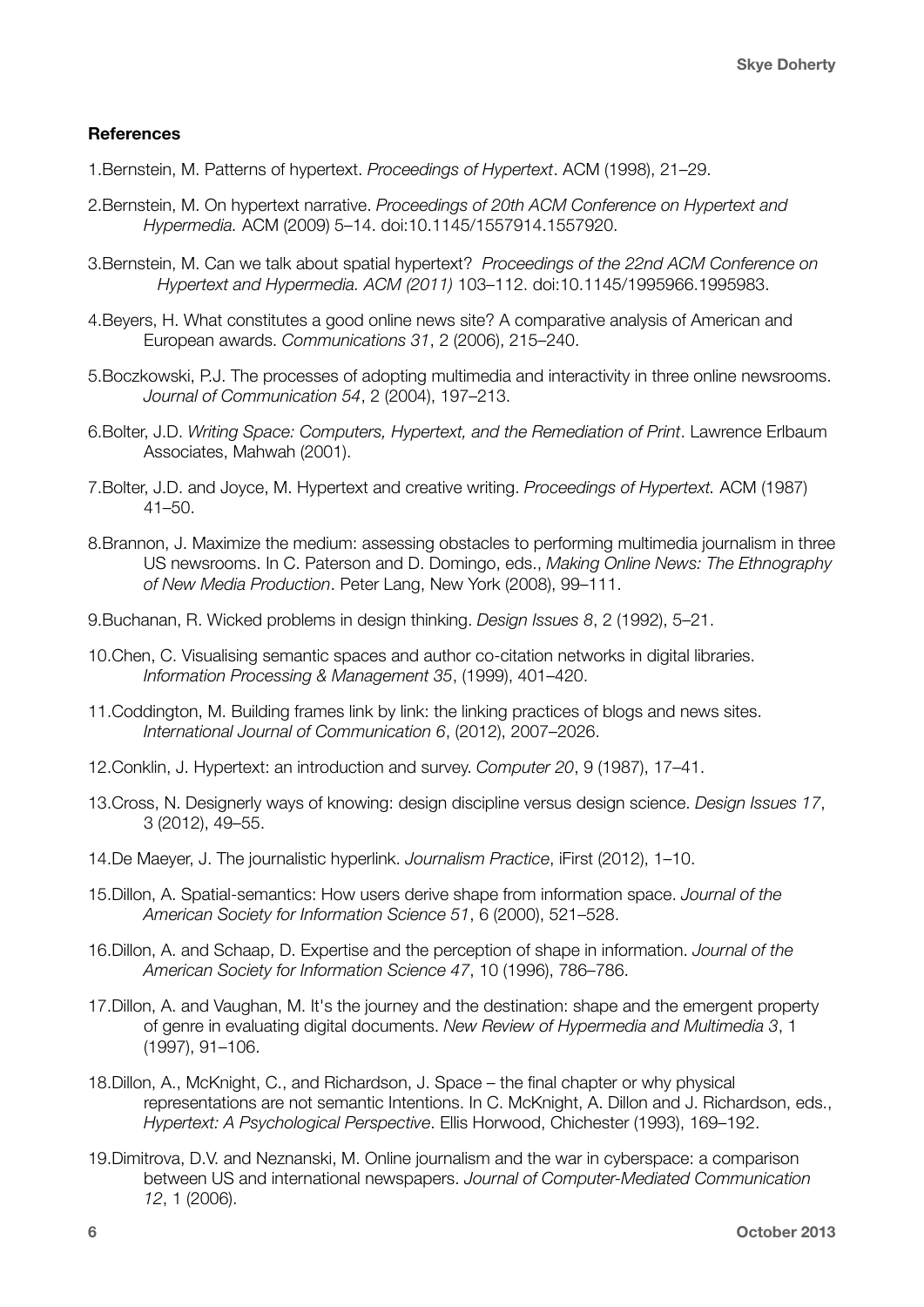- 20.Dimitrova, D.V., Connolly-Ahern, C., Williams, A.P., Kaid, L.L., and Reid, A. Hyperlinking as gatekeeping: online newspaper coverage of the execution of an American terrorist. *Journalism Studies 4*, 3 (2003), 401–414.
- 21.Domingo, D. Interactivity in the daily routines of online newsrooms: dealing with an uncomfortable myth. *Journal of Computer-Mediated Communication 13*, 3 (2008), 680–704.
- 22.Downton, P. *Design Research*. RMIT Publishing, Melbourne (2003).
- 23.Fallman, D. The interaction design research triangle of design practice, design studies, and design exploration. *Design Issues 24*, 3 (2008), 4–18.
- 24.Forlizzi, J., Zimmerman, J., and Evenson, S. Crafting a place for interaction design research in HCI. *Design Issues 24*, 3 (2008), 19–29.
- 25.Frayling, C. Research in art and design. *Royal College of Art Research Papers 1*, 1 (1993), 1–9.
- 26.Fredin, E.S. Rethinking the news story for the internet: hyperstory prototypes and a model of the user. *Journalism & Mass Communication Monographs*, 163 (1997), 1–47.
- 27.Gaver, W. What should we expect from research through design? *Proceedings of CHI 2012*. ACM (2012), 937–946.
- 28.Germán, D.M. and Cowan, D.D. Towards a unified catalog of hypermedia design patterns. *Proceedings of the 33rd International Conference on System Sciences*. IEEE Computer Society (2000).
- 29.Gloor, P. *Elements of hypermedia design: techniques for navigation and visualization*. Birkhäuser, Boston (1997).
- 30.Johnson-Sheehan, R. and Baehr, C. Visual-spatial thinking in hypertexts. *Technical Communication 48*, 1 (2001), 22–30.
- 31.Joyce, M. Siren shapes: exploratory and constructive hypertexts. In N. Wardrip-Fruin and N. Montfort, eds., *The New Media Reader*. MIT Press, Cambridge (2003), 614–624.
- 32.Kaplan, N. and Moulthrop, S. Where no mind has gone before: ontological design for virtual spaces. *Proceedings of the 1994 ACM European Conference on Hypermedia technology*, (1994), 206–216.
- 33.Kolb, D. Twin media: hypertext structure under pressure. Proceedings of the 15th ACM Conference on Hypertext and Hypermedia. ACM (2004), 26–27.
- 34.Kolb, D. Other spaces for spatial hypertexts. *Journal of Digital Information 10*, 3 (2009).
- 35.Landow, G.P. *Hypertext 3.0: critical theory and new media in an era of globalization*. Cambridge University Press, Baltimore, 2006.
- 36.Larrondo Ureta, A. The potential of web-only feature stories. *Journalism Studies 12*, 2 (2011), 188– 204.
- 37.Larsson, A.O. Staying in or going out? *Journalism Practice*, iFirst Article (2012), 1–17.
- 38.Leccese, M. Online information sources of political blogs. *Journalism & Mass Communication Quarterly 86*, 3 (2009), 578–593.
- 39.Marshall, C.C., Shipman, F.M., III, and Coombs, J.H. VIKI: spatial hypertext supporting emergent structure. *Proceedings of the 1994 ACM European conference on Hypermedia technology*, (1994), 13–23.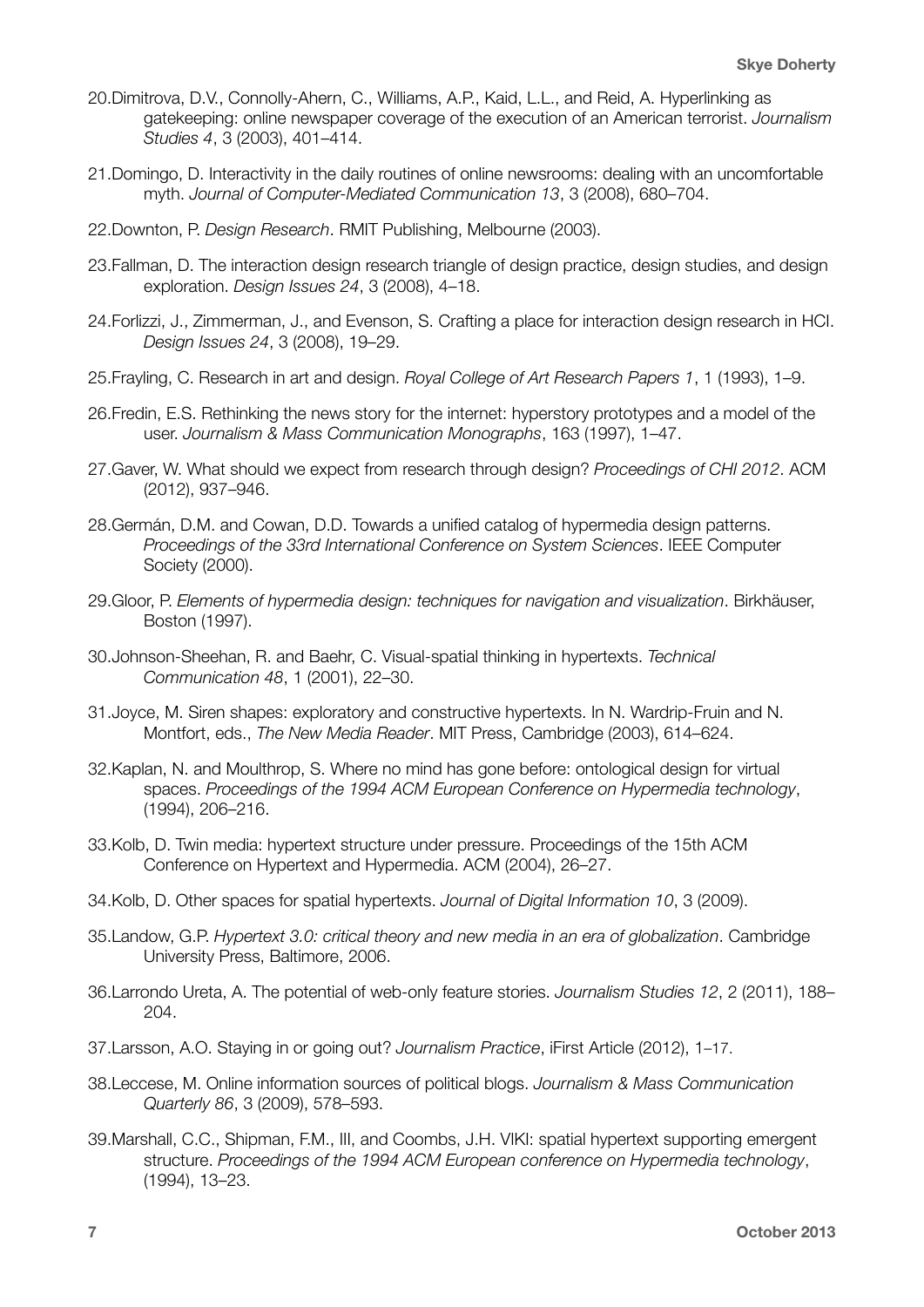- 40.Matias, J.N. Philadelphia Fullerine: a case study in three-dimensional hypermedia. *Proceedings of the 16th ACM Conference on Hypertext and Hypermedia*. ACM (2005), 7–14.
- 41.Matias, J.N. and Williams, D.P. Comparing spatial hypertext collections. P*roceedings of the 20th ACM Conference on Hypertext and Hypermedia*. ACM (2009), 45–50.
- 42.McAdams, M. and Berger, S. Hypertext. *Journal of Electronic Publishing 6*, 3 (2001).
- 43.Moulthrop, S. Traveling in the breakdown lane: A principle of resistance for hypertext. *Mosaic 28*, 4 (1995), 55–77.
- 44.Mulholland, P., Collins, T., and Zdrahal, Z. Story Fountain: intelligent support for story research and exploration. *Proceedings of the 9th International Conference on Intelligent User Interfaces*. ACM (2004), 62–69.
- 45.Murray, J.H. *Hamlet on the holodeck: the future of narrative in cyberspace*. MIT Press, Cambridge, MA (1998).
- 46.Nielsen, J. The art of navigating through hypertext. *Communications of the ACM 33*, 3 (1990), 296–310.
- 47.Nürnberg, P.J., Leggett, J.J., and Schneider, E.R. As we should have thought. *Proceedings of the Eighth ACM Conference on Hypertext*. ACM (1997), 96–101.
- 48.Paulussen, S. Online news production in Flanders: how Flemish online journalists perceive and explore the internet's potential. *Journal of Computer-Mediated Communication 9*, 4 (2006), 00–00. doi:10.1111/j.1083-6101.2004.tb00300.x.
- 49.Petersen, R.R. and Wiil, U.K. Hypertext structures for investigative teams. *Proceedings of the 22nd ACM Conference on Hypertext and Hypermedia.* ACM (2011), 123–132. doi: 10.1145/1995966.1995985.
- 50.Picard, R.G. Why journalists deserve low pay. Reuters Institute for the Study of Journalism. RISJ Seminar Series (2009).
- 51.Pohl, M. and Purgathofer, P. Hypertext authoring and visualization. *International Journal of Human-Computer Studies 53*, 5 (2000), 809–825.
- 52.Pope, J. A Future for hypertext fiction. *Convergence 12*, 4 (2006), 447–465.
- 53.Rossi, G., Schwabe, D., and Garrido, A. Design reuse in hypermedia applications development. *Proceedings of the eighth ACM conference on Hypertext*. ACM (1997), 57–66.
- 54.Rossi, G., Schwabe, D., and Lyardet, F. Improving web information systems with navigational patterns. *Computer Networks 31*, 11-16 (1999), 1667–1678.
- 55.Schön, D.A. *The Reflective Practitioner: How Professionals Think in Action*. Basic Books, New York (1984).
- 56.Segel, E. and Heer, J. Narrative visualization: telling stories with data. *IEEE Transactions on Visualization and Computer Graphics 16*, 6 (2010), 1139–1148.
- 57.Steensen, S. What's stopping them? Towards a grounded theory of innovation in online journalism. *Journalism Studies 10*, 6 (2009), 821–836.
- 58.Stolterman, E. The nature of design practice and implications for interaction design research. *International Journal of Design 2*, 1 (2012), 55–65.
- 59.Stolterman, E. and Wiberg, M. Concept-driven interaction design research. *Human-Computer Interaction 25*, 2 (2010), 95–118.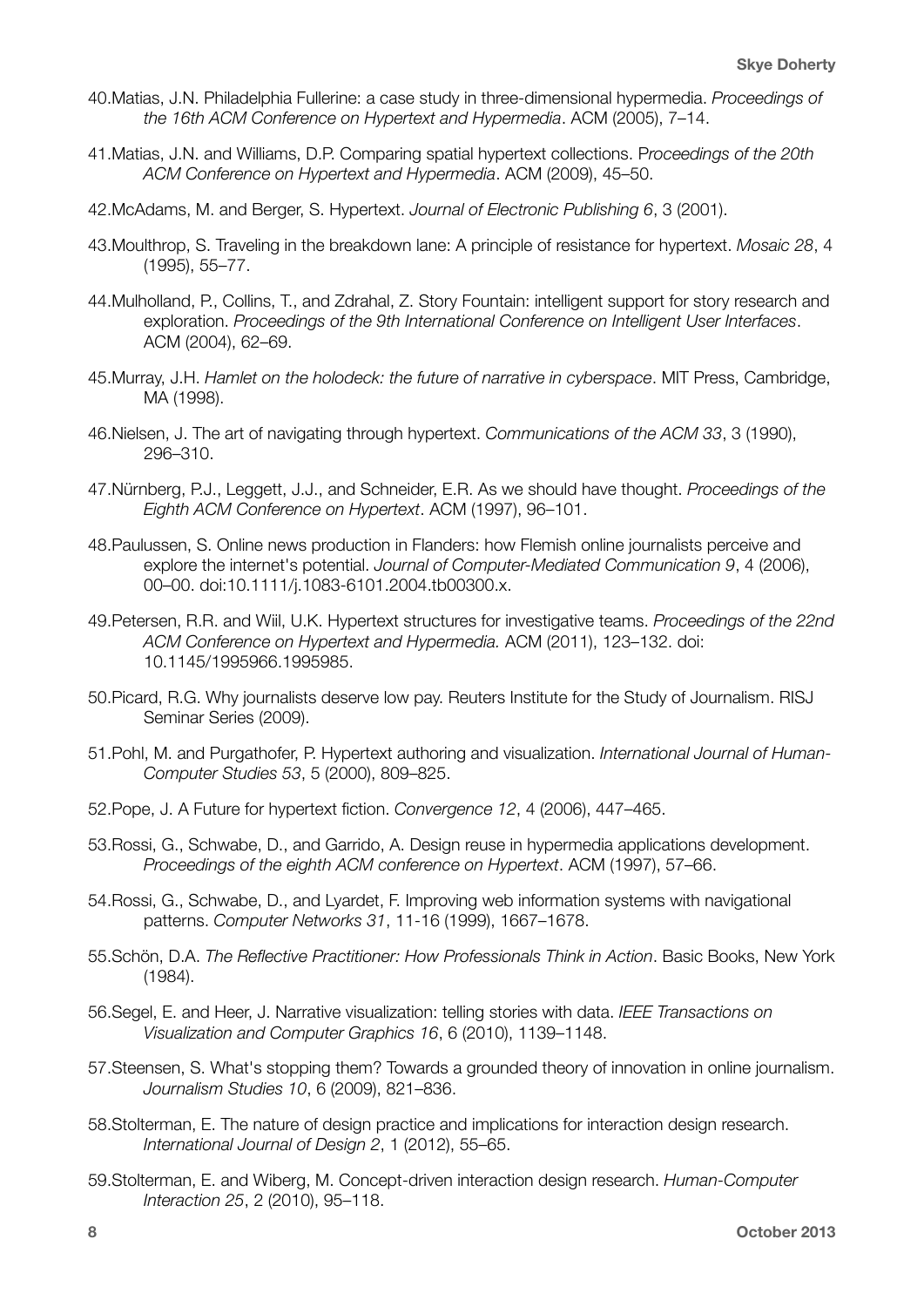- 60.Subašić, I., Berendt, B., and Trumper, D. Sailing the corpus sea: visual exploration of news stories. *IEEE Ninth International Symposium on Intelligent Systems and Informatics*. IEEE (2011), 447– 452.
- 61.Tremayne, M. The web of context: applying network theory to the use of hyperlinks in journalism on the web. *Journalism & Mass Communication Quarterly 81*, 2 (2004), 237–253.
- 62.Tremayne, M. News websites as gated cybercommunities. *Convergence 11*, 3 (2005), 28–39.
- 63.Tsui, L. The hyperlink in newspapers and blogs. In J. Turow and L. Tsui, eds., *Hyperlinked Society: Questioning Connections in the Digital Age*. University of Michigan Press, Ann Arbor (2008), 70–84.
- 64.van Dyke Parunak, H. Hypermedia topologies and user navigation. *Proceedings of the Second ACM conference on Hypertext*. ACM (1989), 43–50.
- 65.Vargo, K., Schierhorn, C., Wearden, S.T., Schierhorn, A.B., Endres, F.F., and Tabar, P.S. How readers respond to digital News stories in layers and links. *Newspaper Research Journal 21*, 2 (2000), 40–54.
- 66.Westerman, S. and Cribbin, T. Mapping semantic information in virtual space: dimensions, variance and individual differences. *International Journal of Human-Computer Studies 53*, 5 (2000), 765–787.
- 67.Zimmerman, J., Forlizzi, J., and Evenson, S. Research through design as a method for interaction design research in HCI. *Proceedings of CHI 2007*. ACM (2007), 493–502.
- 68.Zimmerman, J., Stolterman, E., and Forlizzi, J. An analysis and critique of research through design: towards a formalization of a research approach. *Proceedings of the 8th ACM Conference on Designing Interactive Systems*. ACM (2010), 310–319.

#### **Appendix**

List of data sources.

#### **Stories**

Allen, Marshall. 2011. "Why Can't Linda Carswell Get Her Husband's Heart Back?" Pro Publica. Accessed March 15, 2013. http://www.propublica.org/article/why-cant-linda-carswell-get-herhusbands-heart-back

Brault, Philippe, and David Dufresne. 2010. Prison Valley. Accessed March 19, 2013. http:// prisonvalley.arte.tv/en/

Gilbert, Jonathan. 2013. "Pope Francis: Saviour of the Poor, or Traitor Who Betrayed His Fellow Priests?" The Telegraph. Accessed March 15, 2013. http://www.telegraph.co.uk/news/religion/thepope/9931240/Pope-Francis-saviour-of-the-poor-or-traitor-who-betrayed-his-fellow-priests.html

O'Leary, Amy. 2012. "In Virtual Play, Sex Harrassment is All Too Real". New York Times. Accessed March 15, 2013. http://www.nytimes.com/2012/08/02/us/sexual-harassment-in-online-gaming-stirsanger.html? r=1&

Jobson, Debra. 2013. "Rock Art Riches: The Devastating Cost of Australia's Mining Boom". The Global Mail. Accessed April 3, 2013. http://www.theglobalmail.org/feature/rock-art-riches-thedevastating-cost-of-australias-mining-boom/570/